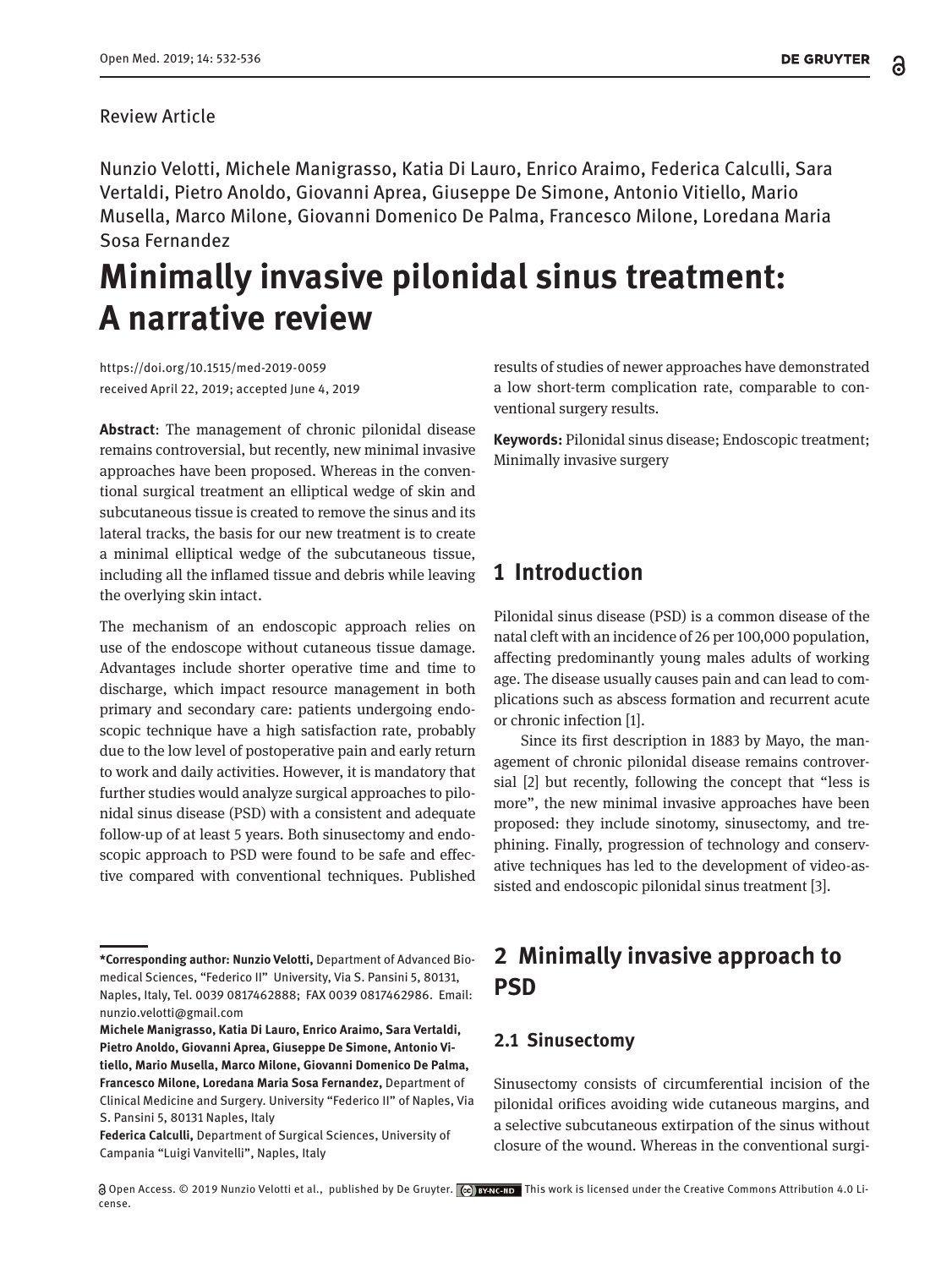cal treatment an elliptical wedge of skin and subcutaneous tissue is created to remove the sinus and its lateral tracks, the basis for our new treatment is to create a minimal elliptical wedge of the subcutaneous tissue, including all the inflamed tissue and debris, leaving the overlying skin intact.

Minimally invasive strategies for PSD treatment are not unprecedented: in 1983, Bascom et al. described a new technique that combined a local excision and a lateral incision for cavity debridement [4]. The sinusectomy proposed by Soll [5] was introduced as a novel minimal invasive technique for pilonidal sinus to avoid open wide (en bloc) excision; it has demonstrated a low recurrence rate and a fast return to normal daily activities. In 2008, Gips et al [6] proposed a new minimal surgery for pilonidal disease using trephines: in his study on 1358 patients, the author found rates of postoperative infection, secondary bleeding, and early failure of only 1.5%, 0.2%, and 4.4%, respectively. Furthermore, complete healing was observed within 3.4 weeks overall; the recurrence rates after 10 years was 16.2%.

Di Castro and colleagues [7] reviewed a prospectively maintained database with 2347 patients operated using the Gips procedure; they found after a median follow up of 16 months that the recurrence rate was 5.8%, confirming that Gips sinusectomy for the treatment of pilonidal disease is safe and feasible. Similarly, Levinson et al. [8] compared the Gips minimal surgery technique at an Israeli Army clinic with the spectrum of techniques used at public hospitals on 3407 military officers; they reported that patients treated in that clinic had an average of 13 fewer sick leave days. These results confirm that this procedure has a low complication and recurrence rate, allows early return to daily activities, and offers a good cosmetic result.

Elbanna and colleagues [9] also proposed a novel approach: they introduced a sinusectomy accompanied by a thrombin gelatin matrix application as a sealant on 32 patients. Recurrence at 1 year was observed in 2 patients (4%), 96% of patients were satisfied with the procedure, and 92% of patients resumed their daily activities within 3 days.

The Italian group of Neola et al [10] obtained great results with the scarless outpatient ablation of pilonidal sinus (SOAP): among the 31 patients enrolled, after 1 year only 4 patients reported symptoms related to recurrence of the disease. Moreover, patients reported the disappearance of painful symptoms after about 2.62 days and had been absent from work for only 0.53 days.

#### **2.2 Endoscopic approach**

Following the Soll concept that "less is more", the endoscopic treatment of chronic PSD has been introduced: Milone et al. [11] demonstrated the feasibility of Video-Assisted Ablation of Pilonidal Sinus (VAAPS) and, similarly, Meinero et al. [12] described endoscopic pilonidal sinus treatment (EPSiT). Both VAAPS and EPSiT use a "fistuloscope", which is inserted into the external opening of the pilonidal sinus: the diagnostic phase identifies the anatomy of the pilonidal sinus and any secondary tracts or abscess cavities by direct vision. The operative phase utilizes forceps for removal of hair within the sinus tract and a monopolar electrode for cautery ablation of the main tract and any secondary tract granulation tissue.

Independently by the name given to the endoscopic approach to PSD, the mechanism of treatment is analogous and focused on the utilization of the endoscope without cutaneous tissue damage. Advantages include shorter operative time and time to discharge with less impact on resource management in both primary and secondary care: patients undergoing an endoscopic technique have a high satisfaction rate, probably due to the low level of postoperative pain and early return to work and daily activities. Initial studies have also shown good healing rates and low recurrence rates. This approach enables the surgeon to directly visualize the sinus tract and any secondary tracts or cavities that may be present: this enables hair removal and homogenous diathermy without missing any areas and avoids unnecessary damage. Another benefit is that, in contrast to open techniques, it does not leave a scar because the surgery is performed via the external opening.

After its introduction, Chia and colleagues [13] in a retrospective study on 9 patients who underwent endoscopic treatment of PSD found a satisfaction rate of 78%, with all patients returning to work less than 5 days postoperatively. In 2016, Meinero consolidated his previous experience with a study on 250 patients with chronic PSD; he found a complete wound healing rate of 94.8%, with a mean complete wound healing time of 26.7 days. [14] Milone and colleagues [15] described a modified VAAPS approach with the use of a prosthetic plug on 4 patients: they introduced a useful minimally invasive scarless technique to treat recurrent pilonidal sinus after failure of other approaches.

Gecim et al. [16] described the safety and effectiveness of crystalized phenol treatment combined with endoscopic pilonidal sinus treatment on 23 patients: there was no or minimal postoperative pain and no primary failure to heal or recurrence was observed at 24 months follow-up. Giar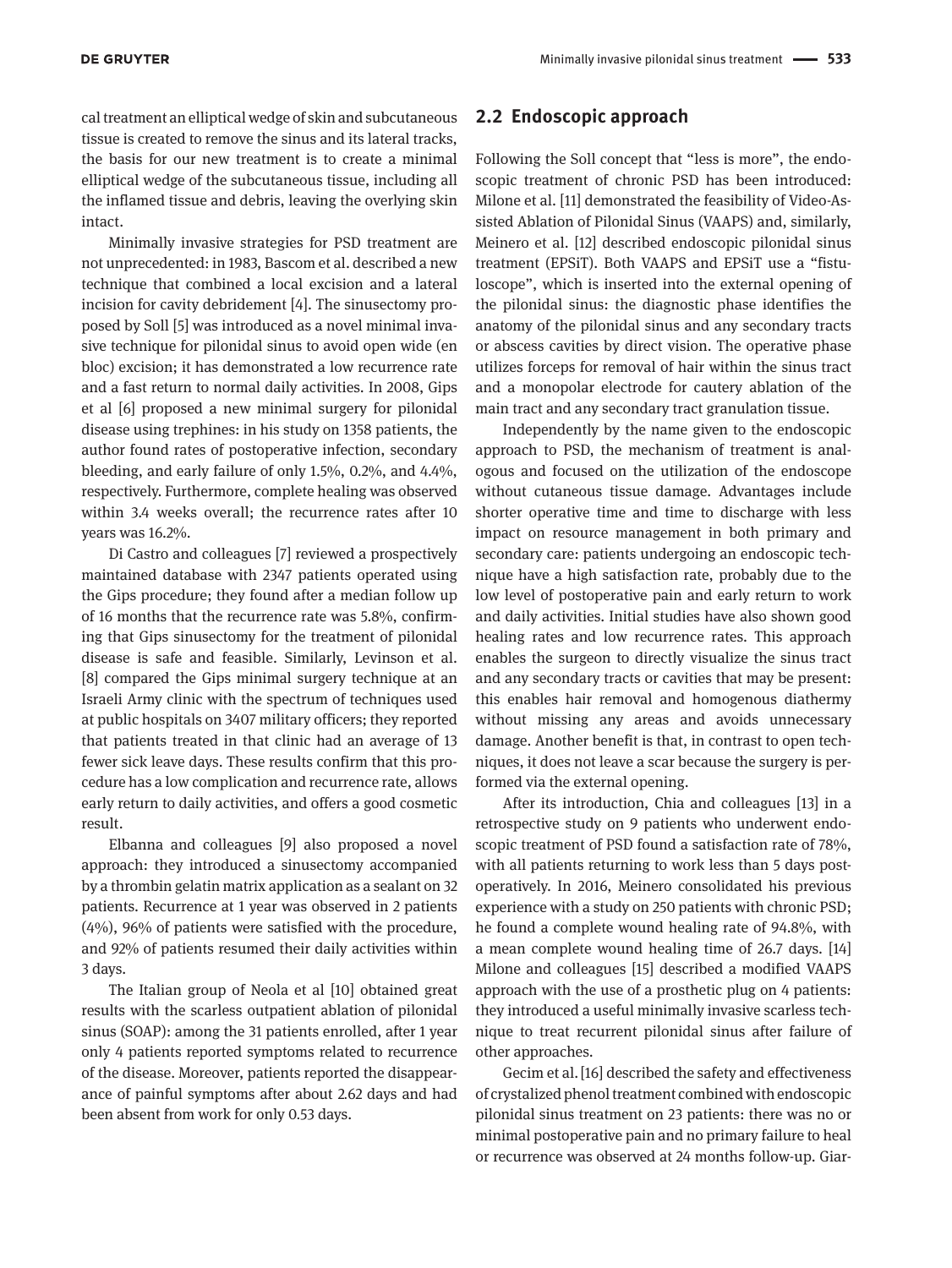ratano et al. [17] found similar results on 77 patients: the median hospital stay was 6.5 hours and the median time to return to work was 5 days, with no major or minor complications, 6 recurrences, and an overall satisfaction rate of 97%. Finally, in 2019, Meinero and colleagues [18] published the results for 122 patients who underwent EPSiT and enrolled in a prospective international multicenter study: these authors found a complete wound healing rate of 95%, a recurrence rate of 5.1%, normal daily activity established on the first postoperative day, and the mean duration before patients returned to work post-operative on day 3.

Minimally invasive technique was performed in acute disease as well: Javed et al. [19] compared traditional incision and drainage with endoscopic treatment for pilonidal abscess and concluded that the endoscopic approach is associated with reduced postoperative morbidity without compromising the adequacy of abscess drainage. Jain et al. [20] also reported their experience with minimally invasive endoscopic technique in acute disease, with encouraging results about postoperative morbidity, recurrence rate, and wound healing.

The stated advantages of conservative surgery have also permeated the guidelines published by the Italian Society of Colorectal Surgery [21] and NICE (National Institute for Health and Care Excellence) guidelines [22] who concluded that minimally invasive techniques should be considered in treatment of pilonidal disease.

## **2.3 Minimally invasive vs conventional treatments**

Comparing minimally invasive techniques with others conventional treatments, Emir [23], in a survey of 40 patients treated with sinotomy versus 40 patients treated with surgical excision plus primary closure technique, obtained significant differences in terms of length of hospital stay, time off work, times to sitting on toilet, and walking without pain in favor of minimally invasive approach. A recent meta-analysis by Enriquez-Navascues et al. [24] analyzed results from 4 RCTs comparing a conservative sinusectomy versus radical/en bloc excision with open wound in a total of 153 randomized patients: there were no significant differences in the recurrence rate between the two treatments but a significantly earlier return to work and a lower pain scores following the conservative approach compared with en bloc excision.

Considering an endoscopic approach, instead, Sequeira et al [25] applied endoscopic pilonidal sinus treatment on a pediatric population and compared its results with

excision followed by primary closure. Those authors found no differences between groups regarding postoperative complications and complete wound healing; at same time, they recorded a lower recurrence rate in endoscopic group (18.9% vs 21.6%). Successful results were obtained by Milone et al [26], who realized a comparative RCT where 145 patients were randomized to VAAPS or conventional treatment (Bascom's cleft lift procedure) of pilonidal sinus: in the minimally invasive treatment group, mean time off work was significantly lower, there were fewer infections and patients expressed significantly less pain and higher satisfaction. (Table 1)

## **3 Long-term follow-up**

Attention has to be paid to literature data when considering PSD surgery outcomes: few studies have analyzed PSD recurrence rates with a consistent follow-up. It has commonly been assumed that the majority of recurrences occurred in the first year after surgery because in some series, [27] more than 80% of recurrences appeared in the first year postoperative. For this reason, study patients were followed up for short periods and only limited data of longer follow-up times exceeding three years are available [28]. According to Doll, who found that pilonidal sinus may recur up to 22 years after surgery, [29] the short-term follow-up does not allow us to draw definitive conclusions about the recurrence rate of the different surgical techniques. There are only two studies in the literature that confirm this concept: the study of Gips discussed previously and a recent meta-analysis by Milone and colleagues [30]. In that study, the authors demonstrated a long-term follow-up of at least 5 years should be considered the gold standard in pilonidal sinus surgery benchmarking. From this point of view, it is mandatory that further studies analyze PSD surgical approaches with a consistent and adequate follow-up.

## **4 Conclusions**

A multitude of treatment for PSD have been proposed, but we are still far from the identification of an ideal approach: the management of chronic pilonidal disease remains controversial. Recurrence rate, infection rate, patients' pain and satisfaction, time off work, and hospital stay are the focus points around which we need to identify a reliable gold standard. Moreover, it is important to highlight that the general trend of surgery through min-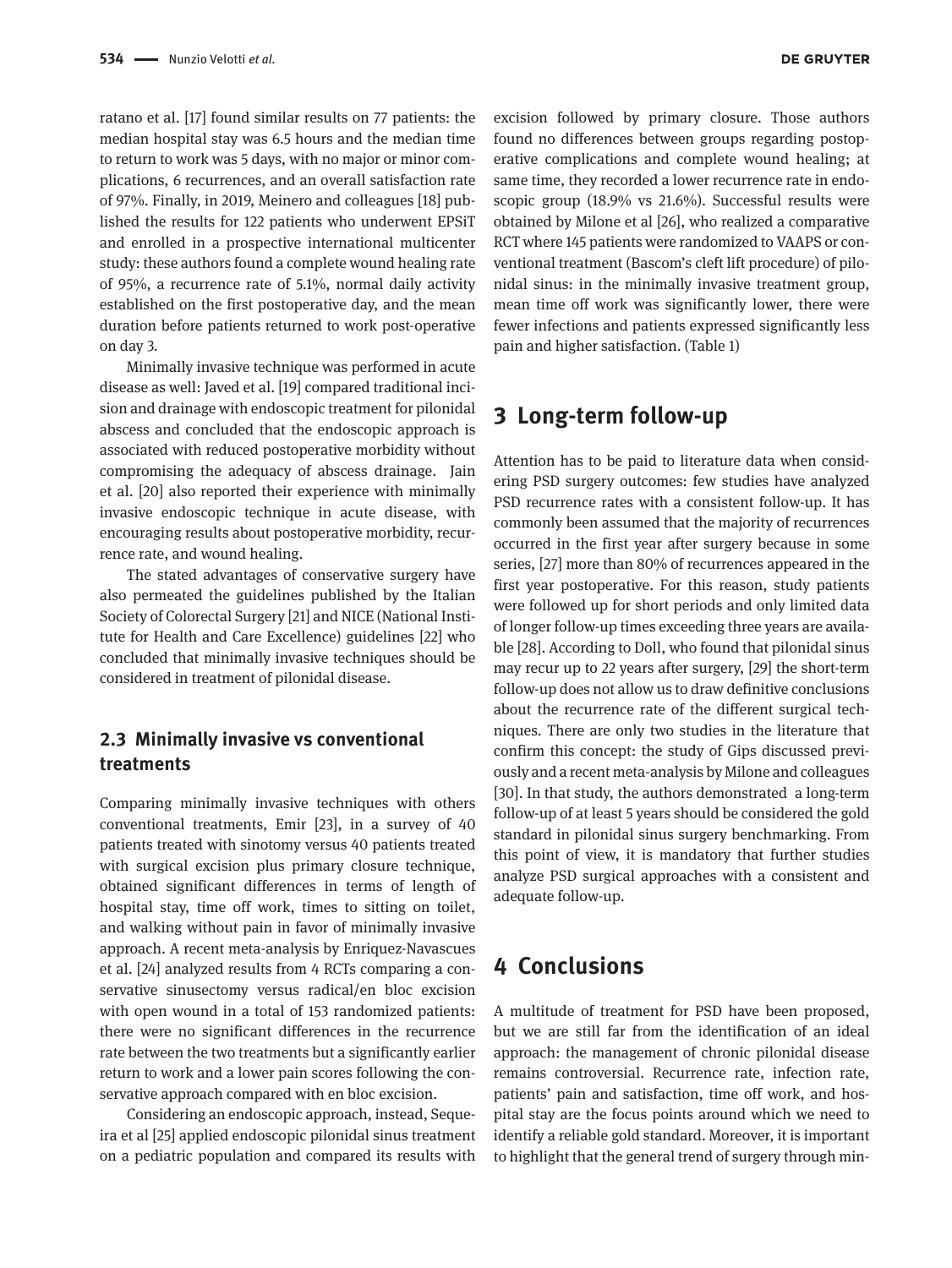| Author            |                 | Patients (n.) Male : Female | Mean Age<br>(years) | Recurrence (n.) Pain (VAS) Satisfaction Type Surgery |     |           |                            |       | Hospital stay Follow-up (months) |
|-------------------|-----------------|-----------------------------|---------------------|------------------------------------------------------|-----|-----------|----------------------------|-------|----------------------------------|
| Emir S. 2014      | $^{40}$         | 22:18                       | 26.5                |                                                      | 5.2 | 1.4       | Excision + Primary Closure | 1.5d  | 12                               |
| Emir S. 2014      | $^{40}$         | 24:16                       | 25.2                |                                                      | 2.8 | 2.6       | Sinotomy                   | 0.15d | $^{12}$                          |
| Sequeira JB. 2018 | $\overline{21}$ | 16:5                        | 15.9                |                                                      |     |           | EPSIT                      |       | $\frac{6}{2}$                    |
| Sequeira JB. 2018 | 63              | 45:18                       | 16.3                |                                                      |     |           | Excision + Primary Closure |       | $\overline{31}$                  |
| Milone M. 2016    | 76              | 60:16                       | 25.5                |                                                      | 1.5 | $\approx$ | VAAPS                      |       | $\overline{2}$                   |
| Milone M. 2016    | $\frac{69}{5}$  | 54:15                       | 25.7                |                                                      | 4.5 | 6.3       | Bascom cleft lift          | 3.2d  | 12                               |

imally invasive approaches, has involved also PSD treat ment. Both the sinusectomy and endoscopic approaches to PSD were found to be safe and effective compared with conventional techniques. Literature reports demon strated they have a low short-term complication rate, comparable to conventional surgery results [31]. VAAPS, EPSiT, and video-assisted treatment, are all synonymous of a new technique that has to be considered no more a possibility but a reality. Further randomized, controlled, and high-powered trials with an adequate follow-up, are required to more accurately define the real effectiveness and the eventual side effects of these techniques.

#### **Funding:** none for all authors

**Conflict of interest statement:** Authors state no conflict of interest

## **References**

- [1] Chintapatla S., Safarani N., Kumar S., Haboubi N., Sacrococcygeal pilonidal sinus: historical review, pathological insight and surgical options, Tech Coloproctol, 2003, 7, 3–8
- [2] Zinicola R., Cracco N., Serventi A., Martina S., Milone M., Sallustio P., Bondurri A., Giani I., Figus A., Zorcolo L., Pilonidal sinus: are we missing something?, Colorectal Dis, 2014, 16(11), 929-930.
- [3] Milone M., Sosa Fernandez LM., Milone F., De Palma GD., Endoscopic Pilonidal Sinus: How Far Have We Come?, Dis Colon Rectum, 2018, 61(6), e343.
- [4] Bascom J., Pilonidal disease: long-term results of follicle removal, Dis Colon Rectum, 1983, 26, 800–7.
- [5] Soll C., Hahnloser D., Dindo D., Clavien PA., Hetzer F., A novel approach for treatment of sacrococcygeal pilonidal sinus: less is more, Int J Colorectal Dis, 2008, 23(2), 177-180.
- [6] Gips M., Melki Y., Salem L., Weil R., Sulkes J., Minimal surgery for pilonidal disease using trephines: description of a new technique and long-term outcomes in 1,358 patients, Dis Colon Rectum, 2008, 51(11), 1656-62
- [7] Di Castro A., Guerra F., Levi Sandri GB., Ettorre GM., Minimally invasive surgery for the treatment of pilonidal disease. The Gips procedure on 2347 patients, Int J Surg, 2016, 36(Pt A), 201-205.
- [8] Levinson T., Sela T., Chencinski S., Derazne E., Tzur D., Elad H., Kreiss Y., Pilonidal Sinus Disease: A 10-Year Review Reveals Occupational Risk Factors and the Superiority of the Minimal Surgery Trephine Technique, Mil Med, 2016, 181(4), 389-394.
- [9] Elbanna HG., Emile SH., Youssef M., Thabet W., El-Hamed TM., Ghnnam WM., Novel Approach of Treatment of Pilonidal Sinus Disease With Thrombin Gelatin Matrix as a Sealant, Dis Colon Rectum, 2016, 59(8), 775-780.

**Table 1**. PSD treatment: minimally invasive vs conventional approaches

Table 1. PSD treatment: minimally invasive vs conventional approaches